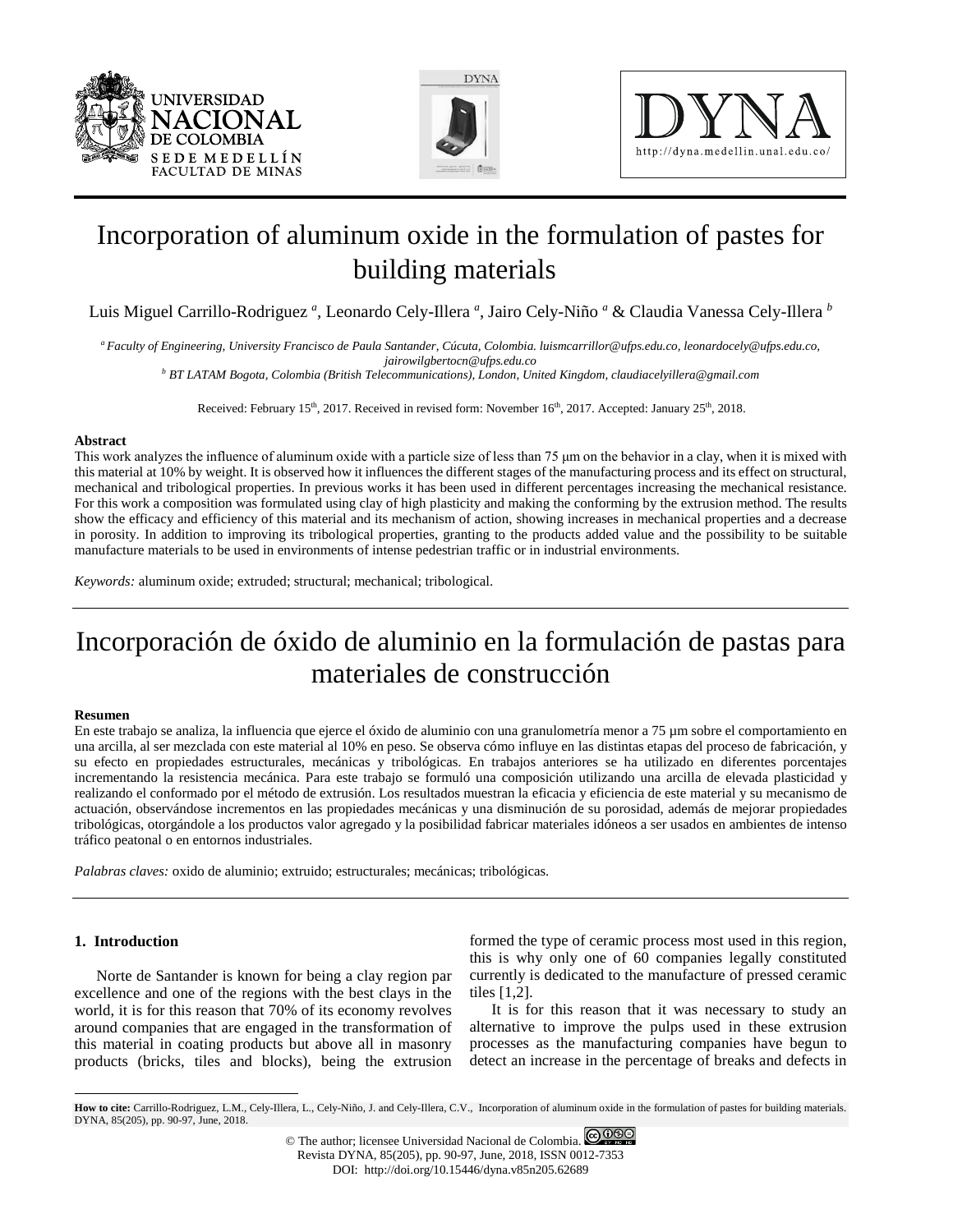their final products, which is why today there is more interest in the search of materials that increase the mechanical strength of the ceramic pieces and thus increase their productivity and decrease the maximum manufacturing costs [3]. One feasible solution that has been investigated is the incorporation of industrial waste in clay bodies. In particular, the use of these is investigated through their addition to natural raw materials used to manufacture ceramic products [4-7].

In works and articles published previously, it was found that aluminum oxide shows in pastes of ceramic products for pressing an excellent behavior serving as an effective substitute for any existing degreaser. To date it has not been studied the mechanisms of action of this material used in furnaces of ceramic companies, nor have studies been found in the literature on the use in this type of compositions in extrusion processes [8]. For this reason and in view of the need to increase the mechanical strength of the products this research has been proposed in order to verify the efficiency of the aluminum oxide in pastes used in the extrusion forming process and to analyze the effects of the change in the formula and the possible modifications in the behavior of the composition in the different stages of the process, as well as in the properties of the tile.

#### **2. Materials and methods**

The materials used in this research were a clay from the Guayabo formation of the Norte de Santander region (Colombia) usually used in the manufacture of blocks, bricks and tiles; aluminum oxide (corundum) powder of ASTM 200 mesh (75 μm) of white color at 99% purity from the enterprise Cerámicos Asociados.

Both natural materials were initially dried at 110 °C before obtaining the representative samples by quartet. The clay was then analyzed by X-ray fluorescence (FRX), particle size distribution and plasticity index. The particle size distribution of the clay was determined by sieving and sedimentation according to ASTM D422-63, where it calculates the equivalent spherical diameter of the materials using Stoke's law.

The chemical composition was obtained by X-ray fluorescence in an equipment brand Panalytica, model Axios Max. The plasticity (IP) of the clay material was determined by the Pferfferkorn method, which determines the consistency value of a material to be formed by the extrusion method, exerted by the compression of the clay material when hit with a pylon hammer which runs a fixed path.

For the research, pure clay was used as the standard reference; the mixture was prepared with an amount of 10% by weight of aluminum oxide added to the clay, these were referenced as P0 and P10 respectively throughout the investigation. Prism specimens of 13 cm  $\times$  8 cm  $\times$  1 cm were molded with a percentage of extrusion water of 37.5% for pure clay (P0) and 28.6% for the mixture (P10) using a laboratory extruder with vacuum New Wave model with rectangular mold and a gauge pressure of 35 mmHg. From each composition, a specimen was taken and subjected to a dilatometric analysis (DIL) which was developed in a Dil 402 C dilatometer, where the coefficient of thermal expansion

and the characteristic temperatures of glass transition and softening were determined (Tm and Tg), the equipment was operated with a heating rate of 10 °C/min to a maximum temperature of 1000 °C using a 25 mm  $\times$  6 mm probe. The other specimens were dried at room temperature  $(\pm 30 \degree C)$  for 96 h and then subjected to convection drying at 110 °C for 24 h in a drying oven.

The cooking process was carried out in a laboratory electric muffle with final temperatures of 900 ºC, 1000 ºC, 1100 ºC, 1150 ºC and 1200 ºC, the first four temperatures are normally used in the manufacture of clay tiles and bricks in the region. The heating rate for cooking was  $3 \degree C/\text{min}$ without heating table at maximum temperatures. The cooling was performed by natural convection inside the oven after it was turned off. Technological properties were evaluated using four specimens per composition, properties such as bulk density, linear shrinkage, water absorption, flexural strength and deep abrasion were calculated using the mean values in each analysis. The bulk density was measured by dividing the mass by the external volume of each specimen. Linear shrinkage was obtained by varying the length of the samples using a calibrator (precision  $\pm$  0.01 mm). Water absorption was determined according to the standard procedures of standard NTC 4321-3. The flexural strength was obtained using the standard procedures of standard NTC 4321-4. Finally, the tribological property or wear resistance of ceramic tiles was determined according to norm NTC 4321-6. This property was determined by the wear resistance by calculating the length left by the constant pressure of a rotating disk of a 200 mm diameter and an abrasive material (alumina F80) on the surface of the specimen at a rotation speed of 75 rpm (the development of testing is performed by wearing the specimens during 150 turns).

### **3. Results and discussion**

### *3.1. Physicochemical characterization of clay*

Table 1 shows the chemical composition of the clay material in which it can be observed that it presents  $SiO<sub>2</sub>$  and  $Al<sub>2</sub>O<sub>3</sub>$ , as the most predominant oxides [9,10]. These oxides are mainly associated with the kaolinite structure. The contained silica is associated with the quartz particles and the high percentage of alumina is associated with gibsite. The value of 3.81 molar ratio  $(SiO<sub>2</sub>/Al<sub>2</sub>O<sub>3</sub>)$  in the clay indicates a high presence of kaolinite  $[11]$ . Fe<sub>2</sub>O<sub>3</sub> is the main oxidant that gives the clay a red hue and according to the data in Table 1, the clay presents a high percentage of this oxide, which will give it after cooking an intense red hue, this is an important technological aspect because with this material, products cannot be made with clear shades [12].

Another important aspect to consider in clay is its high percentage of  $K_2O$  which will generate a material with a low cooking range, since this oxide is considered the main flux in the clay materials [13,14]. In the same way it can be detailed that the value of LoI is high, this indicates a loss of mass in enormous cooking due mainly to the dehydroxylation of clay minerals, to the oxidation of the organic matter but especially to the decomposition of carbonates, hydroxides and sulfates, the latter associated with the high value of  $SO<sub>3</sub>$  which during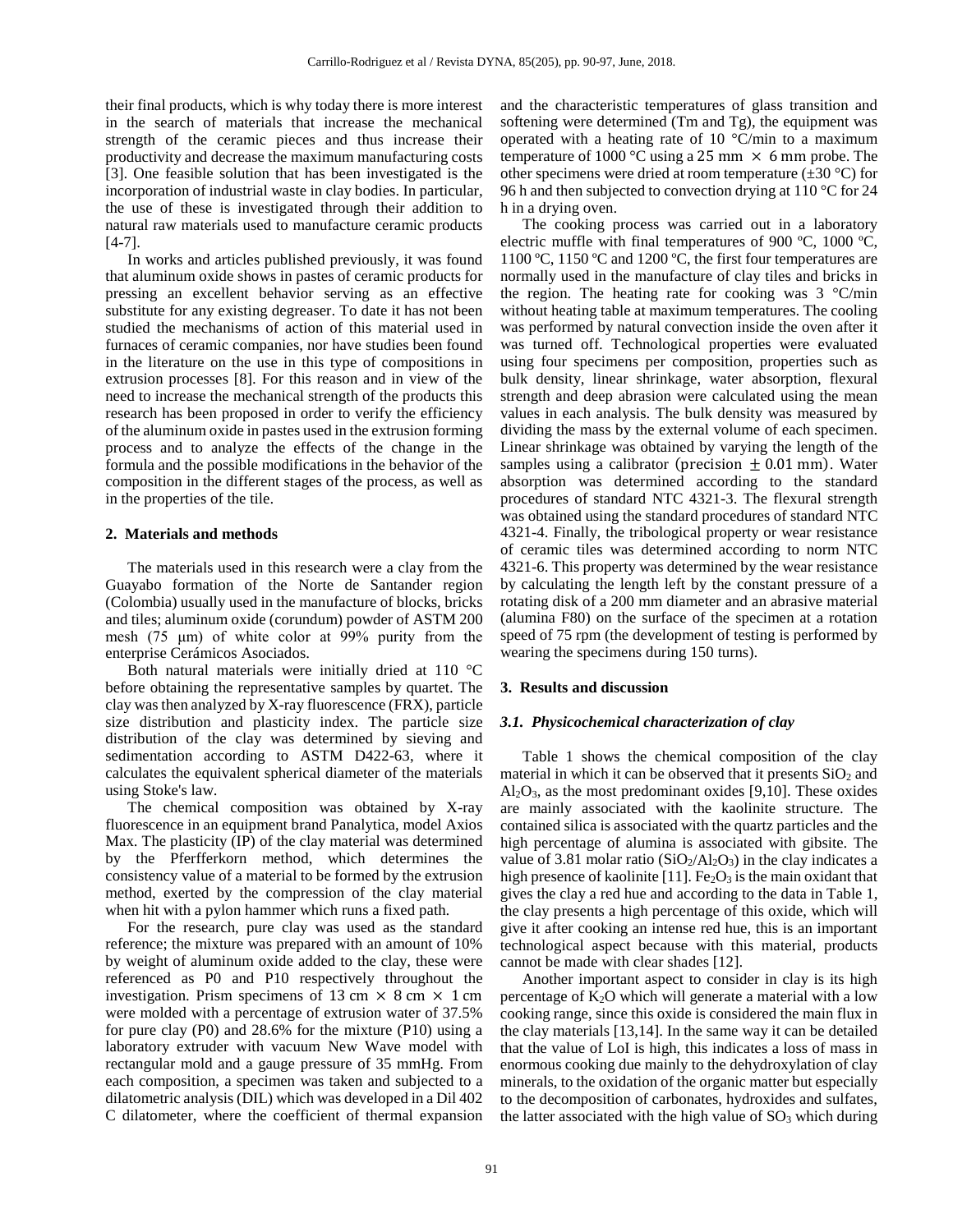

Figure 1. Specimens used in research. Source. Authors.

Table 1.

Chemical composition of the clay (% by weight).

| Oxides                         | P0(%) |
|--------------------------------|-------|
| SiO <sub>2</sub>               | 52,90 |
| Al <sub>2</sub> O <sub>3</sub> | 23,57 |
| Fe <sub>2</sub> O <sub>3</sub> | 7,09  |
| $K_2O$                         | 2,70  |
| NaO <sub>2</sub>               | 0,73  |
| MgO                            | 1,28  |
| CaO                            | 0,90  |
| SO <sub>3</sub>                | 1,40  |
| <b>LIO</b>                     | 1,40  |

Source. CEMEX Laboratory.

cooking can generate not only contamination in the furnace atmosphere but also contamination in the material causing aesthetic problems such as veils, blooms or stains in its structure or changing the color of the product darkening even more its hue as seen in Fig. 1 [15-18].

Fig. 2 shows the distribution of the particle size of the clay made by the method of the 152H hydrometer, within the graph it is shown the fraction of clay, silt and sand [19]. The clay fraction is associated with fine minerals  $(<2 \mu m)$  which are responsible for the plasticity of the material, as described, the material has a high percentage of clay fraction of 90.23% and a low fraction of silt and sand of 8.45% and 1.32% respectively, this is the reason for the high plasticity index (40.3%) and the large amount of extrusion water used to make clay molding as can be seen in Table 2 [20].

This is an important aspect to take into account as the addition of corundum affects in a tangible way the decrease of this high amount of extrusion water reducing it by 23.7%, generating not only a control in the percentage of water of tempering or of rehydration, the main cause of breakage and deterioration of the material in the drying but also the decrease in the formation of defects during molding, in addition to a lower economic cost in the process window during the wetting stage of the material, all directly influenced by a progressive increase of the concentration of clay minerals in the structure of the clay.

### *3.2. Process parameters in wet and dry conditions*

As seen in Table 2, the addition of the aluminum oxide to the clay significantly improves the working parameters and



Figure 2. Grain size distribution of the clay. Clay. Source. Authors

properties of the material under wet and dry conditions. As mentioned, the amount of extruded water is significantly reduced, helping to reduce differences in the drying of the parts, controlling serious problems such as cracks and deformations, speeding the drying process (decreasing time and costs), etc., all this without affecting other properties such as density, which is directly related to the molding conditions and the volume of water added [21,22].

It is detailed that the density of P10 increases in 11.0% and in 4.9% in wet and dry respectively, in comparison with clay, generating that the material is more resistant, controlling its dry shrinkage and increasing its mechanical resistance, typical behavior when the density is improved. The reduction in linear shrinkage results in a lower percentage of breakages in the products by cracking, especially those that appear in the last phase of the drying cycle and the increase in mechanical resistance guarantees the manufacture of parts for coating or parts of large masonry because as it is shown, it gives values of 45.5 kgf/cm², when required for dry products at international level for this type of products values are between 25 kgf/cm<sup>2</sup> and 30 kgf/cm<sup>2</sup> with the aim of avoiding breaks of the pieces at this stage of the process [23,24].

It is important to note that with the reduction in shrinkage and the increase in dry strength by the addition of aluminum oxide it will provide the possibility of using only this type of residue in pastes formulations for construction products since it will not be necessary to add high percentages (between 20% and 30%) of degreasing materials, which is what is normally used to increase porosity and reduce drying shrinkage especially in plastic materials with fine granulometry and with large specific surfaces such as the material investigated; This is an important contribution to the process because it reduces time in the preparation of these degreasers and reduces the final costs for the acquisition of non-plastic raw materials [25].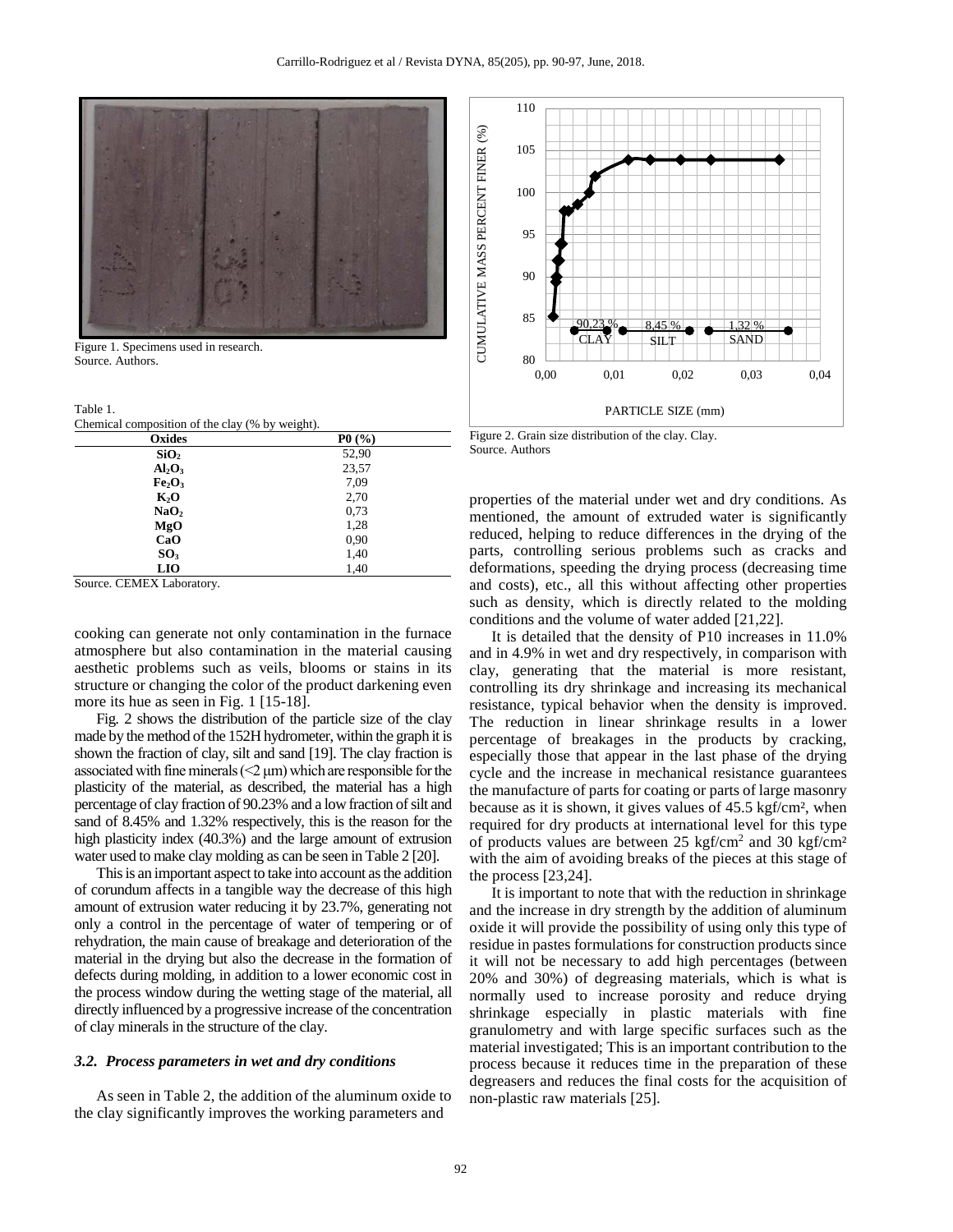$T_{\rm{2.1}}$ 



# *3.3. Thermal and dilatometric behavior of the clay by the addition of corundum*

Regarding the thermal behavior, the sample P0 has a glass transition temperature (Tg) of 621  $^{\circ}$ C and softening (Tm) of 691 °C. The sample P10 presents Tg of 637.8 °C and a Tm of 710.4 °C, with these results it is observed that the material to add the residue has a better performance in the resistance to high temperatures since its softening point increases by 2.81% by improving in the cooking step the time of appearance of the liquid phase and controlling the sintering which decreases the viscosity of the material and the deformation thereof [26,27].

Fig. 3 shows the dilatometric curves of P0 and P10 while Table 3 shows the values corresponding to the linear coefficients of thermal expansion. As shown, the two curves have a similar behavior with the difference that the coefficient of expansion is lower in P10 indicating that the corundum will generate a control in the dimensions developed by the high plasticity in the clay which gives us the idea of a reduction in the stress differences that produce cracks in the heating stage [13,28].

It is observed initially a rectilinear section which is interrupted in the peak I when arriving approximately to the 200 ºC, possibly it is in this point where the water of constitution completely evaporates of the structure of the specimens; It is explained that the coefficient of expansion  $(\alpha_{50-300})$  is higher in P10, possibly because the corundum generates an increase between the reticular spaces of the clay material causing the water to evaporate rapidly and generating an increase in its dilation from the starting point up to 200 ºC, it is recommended that around this temperature a decrease in the cooking time is exerted to avoid high tensions differences that occurs in this phase of the process, especially in materials as clayey as the one studied.

From point I another straight section with a progressive increase in the slope up to 600  $\mathrm{^{\circ}C}$  (Point II) is initiated, it is in this area where the allotropic change of quartz develops, the most problematic turning point in the whole cycle of cooking of any ceramic material, at this point the values of the coefficient of thermal expansion of P10 decreases up to 6.9% with respect to P0, generating a greater control in the formation of microcracks, characteristic defect in this phase.

Finally, the curve reaches a horizontal section, which reaches point III, it is here where the slope begins to decrease and the softening of the material is indicated beginning the contraction. It is important to note that the low coefficients of



Figure 3. Dilatometric curve of the investigated samples. Source. Center for Research of Ceramic Materials - CIMAC.

| rabie 5.                                         |  |
|--------------------------------------------------|--|
| Coefficient of thermal expansion of the samples. |  |

| <b>SAMPLES</b>                                            | $\alpha$ (50-300) X $10^{-7}$ °C <sup>-1</sup> | $\alpha$ (50-500) X $10^{-7}$ °C <sup>-1</sup> | $\alpha$ (500-600) X<br>$10^{-7}$ °C <sup>-1</sup> |  |
|-----------------------------------------------------------|------------------------------------------------|------------------------------------------------|----------------------------------------------------|--|
| P <sub>0</sub>                                            | 7.42                                           | 111.62                                         | 101.89                                             |  |
| P <sub>10</sub>                                           | 41.45                                          | 103.92                                         | 98.68                                              |  |
| Source. Center for Research of Ceramic Materials - CIMAC. |                                                |                                                |                                                    |  |

expansion generated by the addition of corundum will generate the possibility of sintering the material at high temperatures, as this will control the increase in the liquid phase content of the specimen and improves the densification thereof, which will be reflected in the improvement of mechanical properties due to the decrease in porosity [29].

## *3.4. Technological behavior as a function of temperature and addition of corundum*

Figs. 4 to 8 show, respectively, bulk density, linear shrinkage, water absorption, flexural strength and deep abrasion in the baked condition of P0 and P10. It is observed in Fig. 4 that the apparent density for P10 decreases between 900 °C and 1100 °C with respect to P0, which indicates that the mechanisms of consolidation of the particles at the cooking temperatures typical for ceramic processes in the region are not efficient to increase this property but that are improved when corundum is added to the material, as an increase is observed above 1100 ºC, this is probably a consequence of the refractoriness of the corundum, developing this behavior in the clay material at elevated temperatures being a significant contribution as it contributes to control the porosity at elevated temperatures, increasing mechanical and tribological properties as detailed later [30,31].

The linear contraction in cooking is detailed in Fig. 5; this is influenced by the cooking temperature. These results indicate moderate changes between 900 °C and 1000 °C. However, above 1100 °C significant changes can be observed in P10 since linear shrinkage decreases in comparison with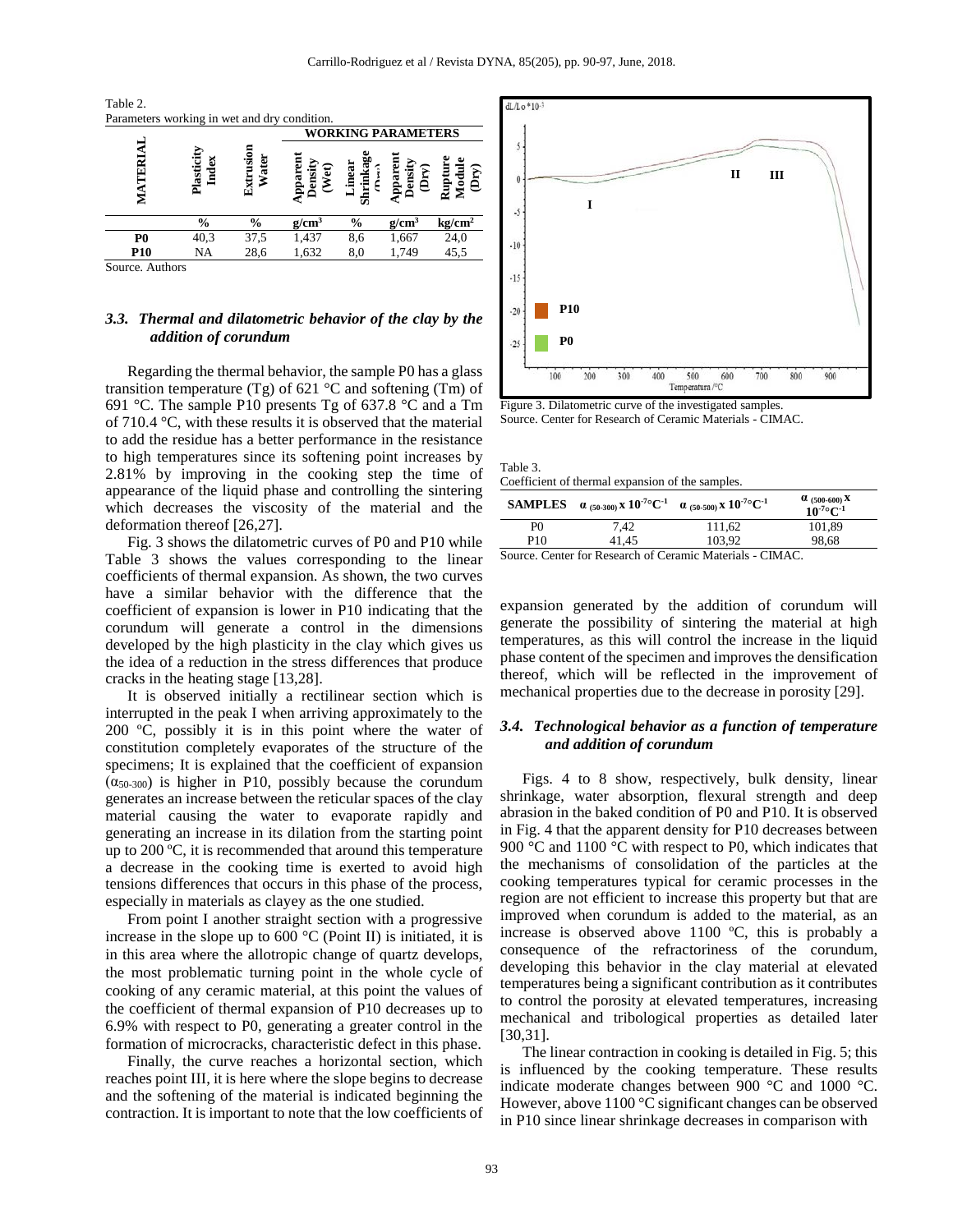

Figure 4. Graph of apparent density in cooking. Source. Authors.

P0, this is associated to the sintering mechanisms and is generated by the densification of the samples as observed in Fig. 4, the importance is that as the temperature increases the control in the contraction does not change since it continues to decrease, this indicates a good behavior in any temperature range [32].

In Fig. 6, it is observed that the water absorption is elevated between 900 °C and 1000 °C in P0 and P10 but decreases markedly above 1100 °C. The obtained values of water absorption at low temperatures indicate that the mechanisms of particle consolidation were not effective, as it has been mentioned during the investigation and can also be attributed to the high percentage of alumina in the clay that generates a refractory behavior as well as aluminum oxide [32,31]. It should be noted that P10 shows a significant decrease, this is associated with the increase of dry mass density. In general, the samples show a decrease in the water absorption above 1100 °C which generates the manufacture of products with a higher added value, in addition to complying with Colombian standards for the manufacture of masonry products and coating without the need to reformulate the pulp with other materials that would increase the cost of the final product [30].

In ceramic processes the sintering contributes to improve the flexural strength considering that optimizing the cooking temperature it is possible to densify the material better and decrease the porosity which in turn reduces the formation of cracks, defects that generate the reduction of the mechanical resistance of the products. As shown in Fig. 7, this property increases as the temperature increases generating more resistant materials and improving the final use of the products. Thus the presence of aluminum oxide helps to increase the modulus of rupture in the pulp at temperatures between 900 °C and 1200 °C in 25.4%, 34.1%, 50.3%, 52.2% and 58.7% respectively, being progressive and controlled increases of P10 with respect to P0 [33].

The tribological characterization was carried out by means of the deep abrasion test, the results obtained for P0 and P10 are shown in Fig. 8, comparing the wear resistance



Figure 5. Graph of the linear shrinkage of the clay as a function of the addition of corundum and the cooking temperature. Source. Authors.



Figure 6. Absorption of water from clay as a function of corundum and cooking temperature. Source. Authors.



Figure 7. Resistance to bending fracture of P0 and P10. Source. Authors.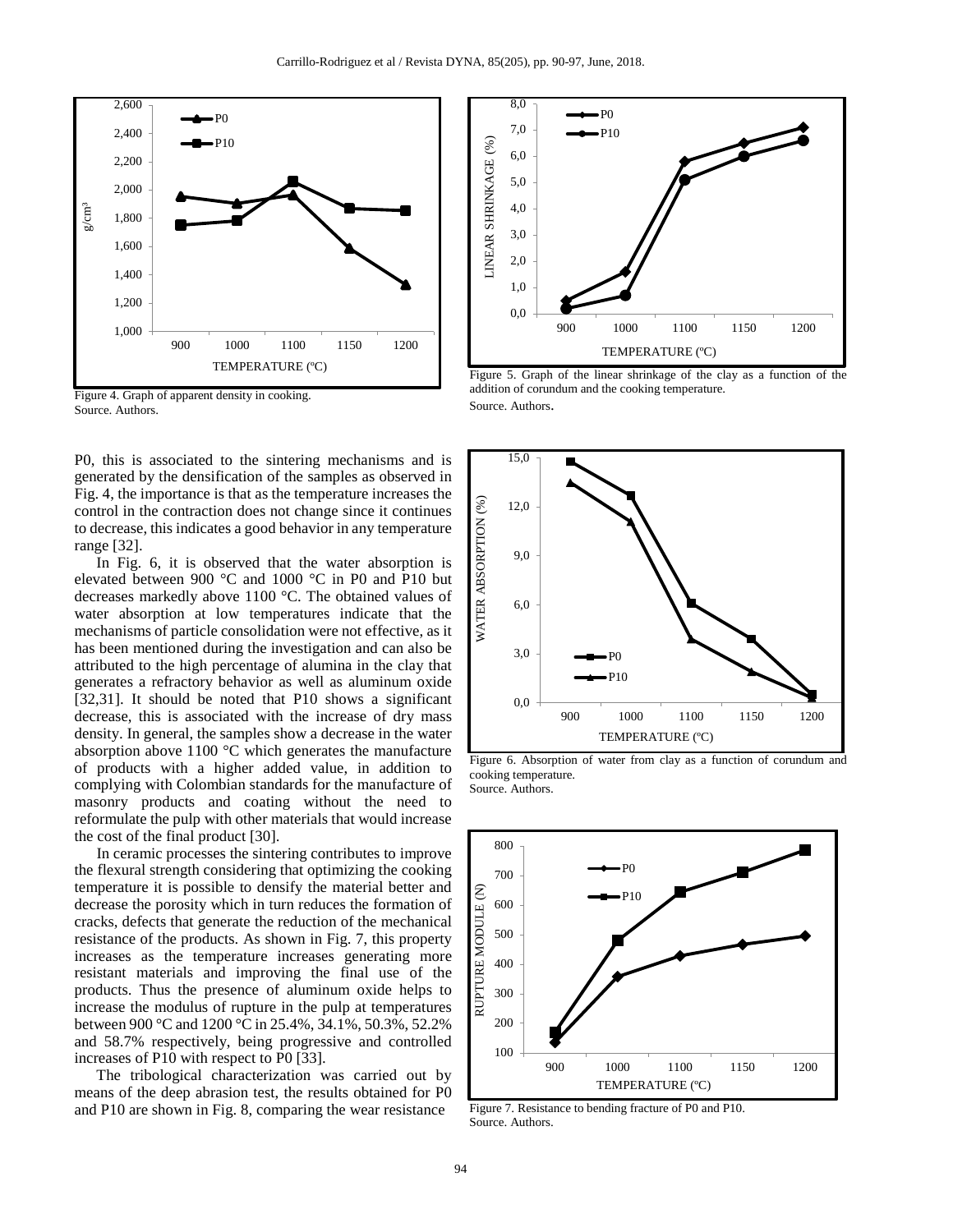(volume removed of material) exerted by the abrasive agent on the surface of the specimens; In both cases the reduction of the volume removed is observed as the temperature increases, this can be attributed to the increase in the densification and the reduction in the porosity, as this property is related to the open porosity of the material [34- 36]. Thus the addition of aluminum oxide minimizes wear resulting in an improvement in the protection of construction products and increasing its use especially in coating products where abrasive agents attack with greater force.

Finally, it can be said that the mixture of natural clay materials with residues such as aluminum oxide is effective and promising helping not only to the increase in the technical characteristics of the products but also to the reduction in the pollution of the planet, as well as minimizing cost of production that will ultimately be reflected in the final value of the product and generating a trend product with technical and decorative characteristics superior to the ceramic, with higher added value, which in many cases can greatly exceed the price of the traditional pottery [22,37,38].

#### **4. Conclusions**

The pure clay is composed of 90.23% of materials with a particle size of less than 2 microns, being this the reason why it has an extrusion behavior that is not acceptable for the processing of the clay body. The problem is solved with the addition of oxide of aluminum to the paste generating not only the reduction of cracks and deformations but also the addition of this residue to improve its workability.

Aluminum oxide effectively controls the liquid phase content and the viscosity of the paste in the cooking step above 1000 °C, since a more compact and more dense product is observed, as evidenced by the minimal alterations in the linear contraction and the water absorption.

The addition of aluminum oxide to the clay produces a very compact and resistant material, essential for building materials, as it has a low porosity, which gives it excellent mechanical and chemical properties, which makes it useful for use as a pavement or external cladding in cold areas.





The results show a high resistance against wear exerted by the abrasive agent during the development of the abrasion resistance test, which facilitates its use in environments of intense pedestrian traffic or in industrial environments, making this paste essential to manufacture materials suitable for the paving of high-traffic spaces and environments such as schools, commercial centers, airports, industries, etc. In addition to having low open porosity, manufactured products are effective for placement in open (exterior) environments such as facades being more resistant to the inclemencies of the environment (humidity,<br>Temperature and resistance

Ttemperature and resistance to wear). An environmentally important aspect is that aluminum oxide begins to generate excellent structural, mechanical and tribological properties at temperatures above 1000 °C, which makes feasible to manufacture masonry products (products of higher consumption in the region) without requiring too high temperatures, helping to reduce the energy consumption during the cooking stage, generating in turn less consumption in fuel and greater profitability in the processes.

#### **Acknowledgments**

The authors thank the CIMAC Ceramic Materials Research Center and the Ceramic Training Laboratory of the Francisco de Paula Santander University of Cúcuta-Colombia for the support provided to carry out the tests.

#### **References**

- [1] Sánchez-Molina, J. y Ramírez-Delgado, R.P., El cluster de la cerámica del área metropilitana de Cúcuta, 1ra ed., Unversidad Francisco de Paula Santander, 2013, pp. 112-120.
- [2] Asociación de Industriales de la Arcilla de Norte de Santander INDUARCILLA-, Estudio de empresas cerámica de la región de Norte de Santander, Colombia, 2015, 100 P.
- [3] Benveniste, G., Gazulla, C., Fullana, P., Celades, I., Ros, T., Zaera, V. y Godes, B., Análisis de ciclo de vida y reglas de categoría de producto en la construcción. El caso de las baldosas cerámicas, Informes de la Construcción, 63, pp. 71-81, 2011. DOI: 10.3989/ic.10.034
- [4] Monteiro, S.N., Alexandre, J., Margem, J.I., Sánchez, R. and Vieira, C.M., Incorporation of sludge waste from water treatment plant into red ceramic, Construction and Building Materials, 22, pp. 1281-1287, 2008. DOI: 10.1016/j.conbuildmat.2007.01.013.
- [5] Reig, L., Tashima, M.M., Borrachero, M.V., Monzó, J., Cheeseman, C.R. and Payá, J., Properties and microstructure of alkali-activated red clay brick waste, Construction and Building Materials, 43, pp. 98- 106, 2013. DOI: 10.1016/j.conbuildmat.2013.01.031
- [6] Cely-Illera, L., Cely-Illera, C.V. and Anteliz-Contreras, K., Evaluation of the technological characteristics of clay when adding building materials to manufacture structural products without implementing a sintering process, Ciencia e Ingeniería Neogranadina, 26(2), pp. 5-20, 2016. DOI: 10.18359/rcin.1811
- [7] Debueno-Pradillas, P., Tomás-Catalán. A-E., Reig-Cerdà, L., Pitarch-Roig, Á. y Palencia-Guillén, J.J., Una alternativa sostenible para los residuos procedentes de baldosas cerámicas. Congreso mundial de la calidad del azulejo y del pavimento cerámico (QUALICER), pp. 1- 12, 2016.
- [8] Cely Illera, L., Cely-Illera, C. and Anteliz-Contreras, K., Raw material for the ceramic industry in Norte de Santander. III. Assessment of the technological properties when the residue test of deep abrasion is added, Bol. Soc. Esp. Cerám. Vidrio, 54(2), pp. 77- 83, 2015. DOI: 10.1016/j.bsecv.2015.03.005
- [9] Alcântara, A.C., Beltrão, M.S., Oliveira, H.A., Gimenez, I.F. and Barreto, L.S., Characterization of ceramic tiles prepared from two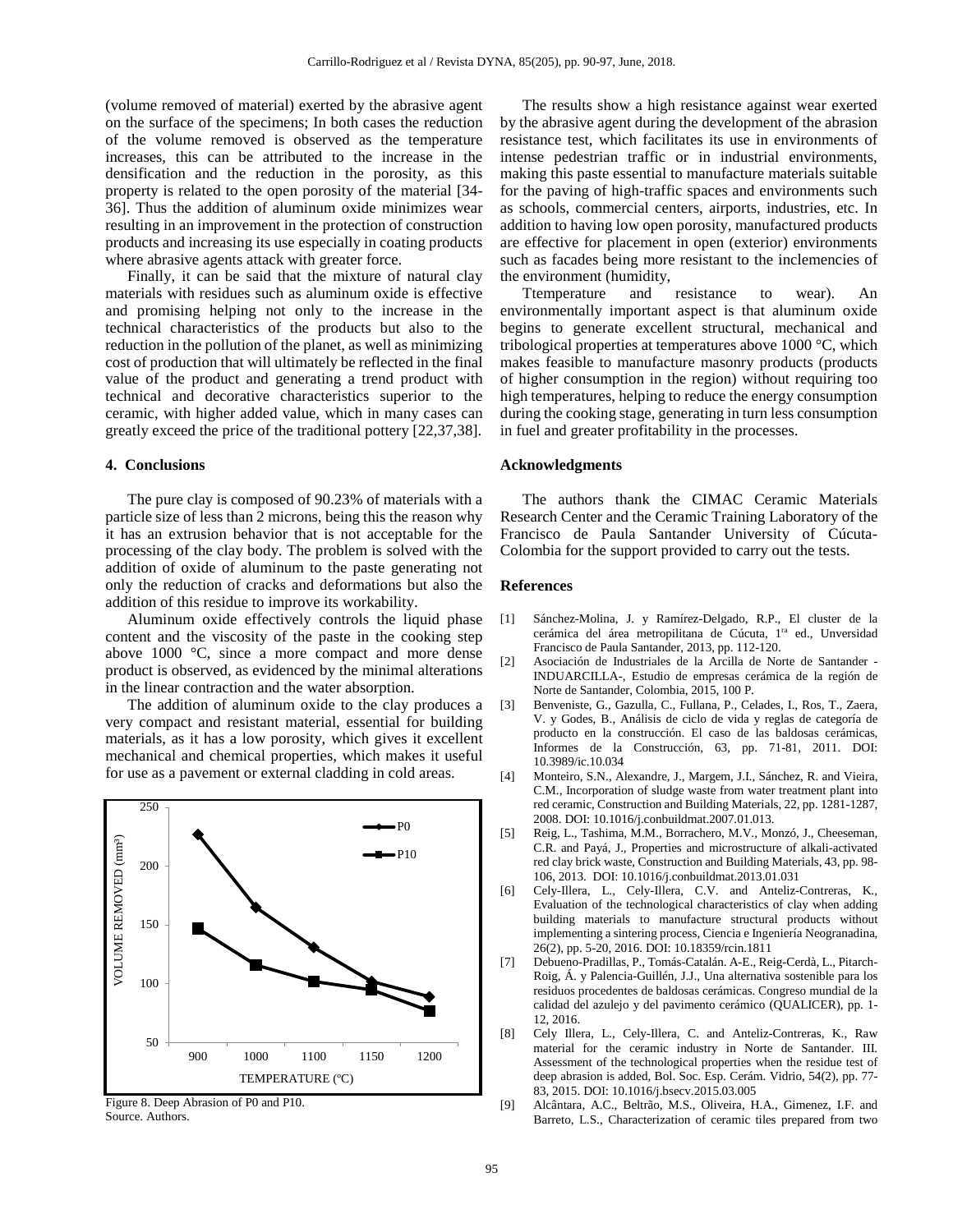clays from Sergipe – Brazil, Applied Clay Science, 39, pp. 160-165, 2008. DOI: 10.1016/j.clay.2007.05.004

- [10] Aramide, F.O., Alaneme, K.K., Olubambi, P.A. and Borode, J.O., Characterization of some clay deposits in South West Nigeria, Leonardo Electronic Journal of Practices and Technologies, 25, pp. 46-57, 2014. DOI: 10.13140/2.1.4890.5920
- [11] Vieira, C.M., Sánchez, R. and Monteiro, S.N., Characteristics of clays and properties of building ceramics in the state of Rio de Janeiro, Brazil, Construction and Building Materials, 22, pp. 781-787, 2008. DOI: 10.1016/j.conbuildmat.2007.01.006
- [12] Cely-Illera, L., Raw materials for the ceramics industry from Norte de Santander. I. Mineralogical, chemical and physical characterization, Revista Facultad de Ingeniería, Universidad de Antioquia, 80, pp. 31- 37, 2016. DOI: 10.17533/udea.redin.n80a04
- [13] Bresciani, A. Y Spinelli, B., Deformación piroplástica durante la cocción y variaciones de planaridad después de la cocción en el gres porcelánico, Congreso mundial de la calidad del azulejo y del pavimento cerámico (QUALICER), pp. 1-13, 2012.
- [14] Melchiades, F.-G, Dos Santos L.-R, Suelen, N. y Boschi, A.-O., Agentes fundentes para las piezas de gres porcelánico producidas por vía seca, Congreso mundial de la calidad del azulejo y del pavimento cerámico (QUALICER), 2012, pp. 1-12.
- [15] Colin-Cass, B.-Ed., Prevención de la eflorescencia en el recubrimiento cerámico exterior a través de los principios de diseño y construcción, Congreso mundial de la calidad del azulejo y del pavimento cerámico (QUALICER), pp. 155-165, 2008.
- [16] Cultrone, G. and Sebastián Pardo, E., Deterioro en muros de edificios ocasionado por eflorescencias Salinas, Revista de la sociedad española de mineralogía, 9, pp. 75-76, 2008.
- [17] Rincón, J. M., and Romero, M. Fundamentos y clasificación de las eflorescencias en ladrillos de construcción, Materiales de Construcción, 50 (260), pp. 63-69, 2000.
- [18] Rincón, J.M. y Romero, M., Prevención y eliminación de eflorescencias en la restauración de ladrillos de construcción, Materiales de Construcción, 51(261), pp. 73-78, 2001.
- [19] Karkanis, P.G., Au, K. and Schaalje, G.B., Comparison of four measurement schedules for determination of soil particle-size distribution by the hydrometer method, Canadian Agricultural Engineering, 4, pp. 211-215, 1991.
- [20] Medina-González, H., García-Coronado, J. and Núñez-Acosta, D., El método del hidrómetro: base teórica para su empleo en la determinación de la distribución del tamaño de partículas de suelo, Revista Ciencias Técnicas Agropecuarias, 16(3), pp. 19-24, 2007.
- [21] Afanador-García, N., Guerrero-Gómez, G. y Monroy-Sepúlveda, R., Propiedades físicas y mecánicas de ladrillos macizos cerámicos para mampostería, Ciencia e Ingeniería Neogranadina, 22(1), pp. 43-58, 2012. DOI: 10.18359/rcin.248
- [22] Amorós-Albero, J.L., Beltán-Porcar, V., Blasco-Fuentes, A., Enrique-Navarro, J.E., Escardino-Benlloch, A. y Negre-Medall, F., Defectos de fabricacion de pavimentos y revestimientos ceramicos, 1a ed., IMPIVA. Instituto de la mediana y pequeña industria valenciana – Ministerio de Industria, Comercio y Turismo, 1991, pp. 102-105.
- [23] Amorós, J.-L., Felíu, C., Ginés, E. y Agramunt, J.-V., Resistencia mecánica y microestructura de soportes cerámicos en crudo, Congreso mundial de la calidad del azulejo y del pavimento cerámico (QUALICER), 1996, pp. 340-356.
- [24] Amorós, J.-L., Sánchez, E., Cantavella, V. y Monzó, M., Propiedades mecánicas de los soportes cerámicos crudos, Congreso mundial de la calidad del azulejo y del pavimento cerámico (QUALICER), pp. 59- 75, 2000.
- [25] De Pablos, A., Miranzo, P., Osendi, M.I., Romero, J.C., Crespo, P., Gargallo, L. y Bengoechea, M.A., Estudio de las propiedades mecánicas de pavimentos cerámicos en crudo, Bol. Soc. Esp. Cerám. Vidrio, 39(5), pp. 631-634, 2000.
- [26] Amorós, J.L., Blasco, A., Caeceller, J.V. y Sanz, V.. Acuerdo esmalte-soporte (III). Expansión térmica de soportes y esmaltes cerámicos, Técnica Cerámica, 179, pp. 644-657, 1989.
- [27] Belda, A., Blasco, A., Montiel, E. y Orts, M.-J., El acoplamiento vidriado-soporte factores de los que depende y su control industrial, Congreso mundial de la calidad del azulejo y del pavimento cerámico (QUALICER), pp. 209-230, 1990.
- [28] Hoffmann, C., Urano-de Carvalho, E.-F., Gracher-Riella, H. y Bernardin, A.-M., Acuerdo dilatométrico en gres porcelánico de doble compactación, Congreso mundial de la calidad del azulejo y del pavimento cerámico (QUALICER), 2008, pp. 149-154.
- [29] Alayón-Sauma, M.V., Efecto del ajuste dilatometrico esmaltebizcocho en la planitud de baldosas esmaltadas, Tesis, Departamento de Materiales, Universidad Simon Bolivar, Sartenejas Venezuela, 2004.
- [30] Araque-Pabón, M., Peña-Rodríguez, G. y Vargas-Galvis, F. Desempeño mecánico y tribológico de baldosas cerámicas de arcilla roja recubiertas por proyección térmica a partir de alumina, Tecno Lógicas, 18(35), pp. 125-135, 2015. DOI: 10.22430/22565337.194
- [31] Jordan-Vida, M.M., Sanfeliu-Montolio, T. y de la Fuente-Cullell, C., Resistencia mecánica y porosidad de soportes para pavimentos y revestimientos cerámicos obtenidos con arcillas de Castellón, Materiales de Construcción, 51(261), pp. 5-20, 2001.
- [32] Bou, E., García-Ten, J., Pérez, R., Arrufat, S. and Atichian, G., Influence of alumina characteristics on glaze properties, Bol. Soc. Esp. Cerám. Vidrio, 49(4), pp. 271-278, 2010.
- [33] Bagán, V., Enrique, J.E., Mallo, G. y Sanchez, E., Gres porcelanico. Influencia de las variables de proceso sobre la calidad del producto acabado, Congreso mundial de la calidad del azulejo y del pavimento cerámico (QUALICER), pp. 357-389, 1990.
- [34] Abitante, A.L., Bergmann, C.P. y Ribeiro, J.L., Abrasión en baldosas cerámicas esmaltadas: Consideraciones sobre la vida útil y evaluación de su desempeño, Engenharia Civil • UM, 29, pp. 71-79, 2007.
- [35] Esposito, L. y Tucci, A., Abrasión de superficies de azulejos cerámicos esmaltados. Bol. Soc. Esp. Cerám. Vidrio, 39(1), pp. 165- 171, 2000.
- [36] Felíu, C., Ibáñez, M.-J., Moreno, A. y Carceller., J.-V., Analisis de algunos factores relacionados con la degradacion por abrasion de baldosas ceramicas esmaltadas, Congreso mundial de la calidad del azulejo y del pavimento cerámico (QUALICER), pp. 345-356, 1990.
- [37] Estrada, D.A. y Espinosa-de los Monteros, J., Ahorro de energía por el empleo de nuevas composiciones cerámicas, Bol. Soc. Esp. Cerám. Vidrio, 19(1), pp. 17-23, 1980.
- [38] Gilabert, J., Zumaquero, E., Machí, C., Toledo, J. and Gómez-Tena, M.P., Caracterización mecánica y tribológica de recubrimientos diamond-like carbon aplicados por la técnica deposición química de vapor sobre baldosas cerámicas, Bol. Soc. Esp. Cerám. Vidrio, 54(5), pp. 209-218, 2015. DOI10.1016/j.bsecv.2015.09.002.

**L.M. Carrillo-Rodriguez,** currently, is pregrade student of the Technician in Manufacture of Ceramic Products from Universidad Francisco de Paula Santander, Colombia. citizenship: Cúcuta, Norte de Santander, Colombia. ORCID: [0000-0003-3595-7657](https://orcid.org/0000-0003-3595-7657)

**L. Cely-Illera,** is BSc. Eng in Environmental Engineering, MSc. in Science and Technology of Materials and Sp. in Senior Management, Foreign Trade; Currently, professor in the Departamento de Ingeniería Industrial, Universidad Francisco de Paula Santander (Cúcuta, Colombia), Active member of the Grupo de Investigación en Arquitectura y Materiales Alternativos – GRAMA. The research lines of interest: ceramic building materials, advanced materials, recycling and renovation of sustainable and renewable resources in the manufacture of construction materials. He is currently director of theses aimed at recycling reusable materials for the formulation of new ceramic pastes that improve the properties of the products. Citizenship: Cúcuta, Norte de Santander, Colombia. ORCID: [0000-0002-9476-7100](https://orcid.org/0000-0002-9476-7100)

**J.W. Cely-Niño,** is BSc. in Mechanical Engineer, he is currently an associate professor in the Departamento de Ingeniería de Sistemas, Universidad Francisco de Paula Santander, Cúcuta, Colombia. He served as president of the teachers' association of the Universidad Francisco de Paula Santander for 7 years. Citizenship: Cúcuta, Norte de Santander, Colombia. Orcid[: 0000-0001-6469-0280](https://orcid.org/0000-0001-6469-0280)

**C.V. Cely-Illera,** received the BSc. in Biotechnology Engineer from the Universidad Francisco de Paula Santander in 2009, and the MSc. degree in Engineering Project Management from Bournemouth University, United Kingdom, with meritorious degree in 2013, obtained an MBA in Business